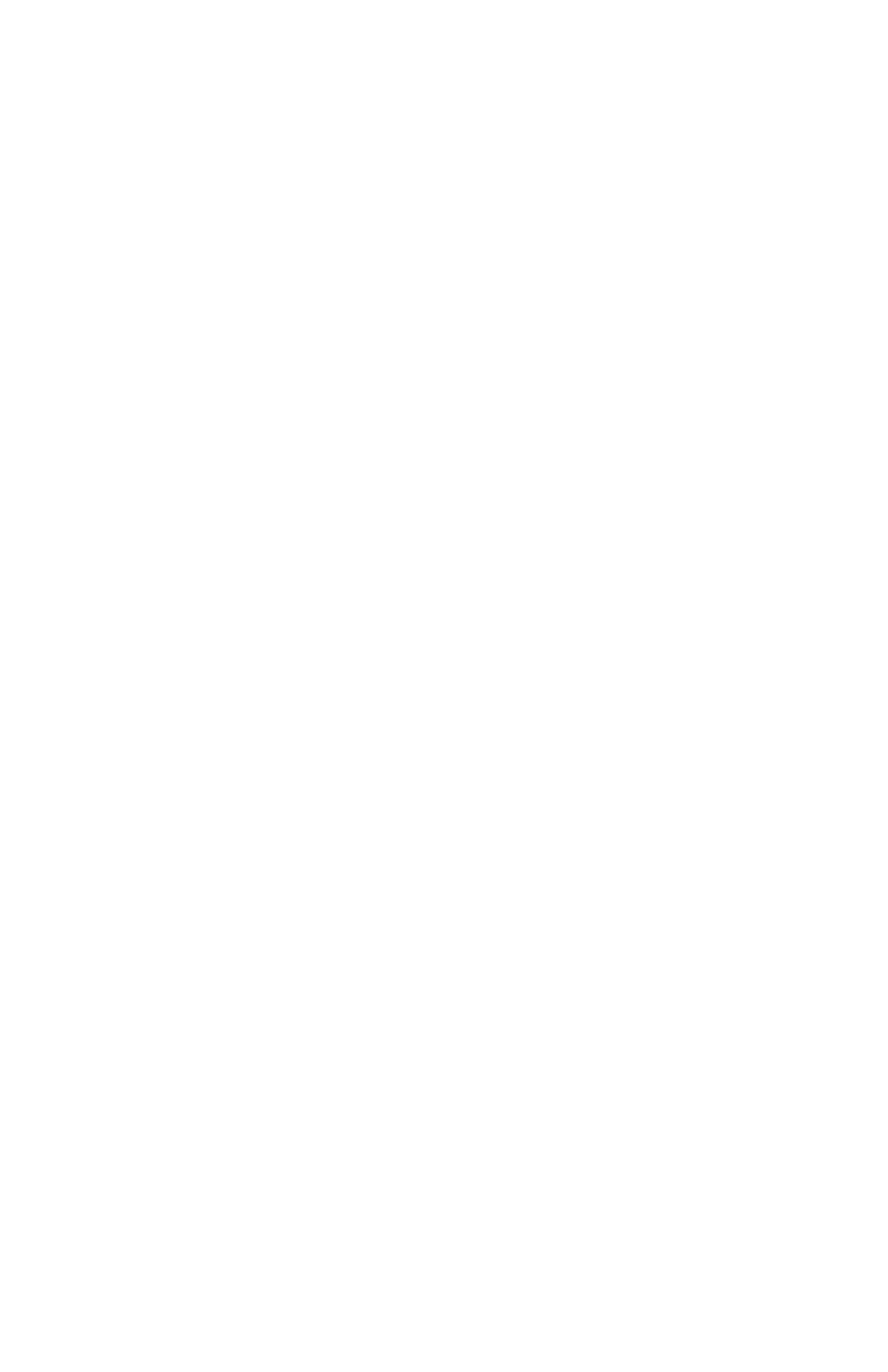# **Contents**

| 1.0  |  |
|------|--|
|      |  |
|      |  |
| 2.0  |  |
|      |  |
|      |  |
| 3.0  |  |
|      |  |
|      |  |
|      |  |
| 4.0  |  |
|      |  |
|      |  |
|      |  |
|      |  |
|      |  |
| 5.0  |  |
|      |  |
|      |  |
|      |  |
|      |  |
|      |  |
|      |  |
| 6.0  |  |
|      |  |
|      |  |
|      |  |
| 7.0  |  |
| 8.0  |  |
|      |  |
|      |  |
| 9.0  |  |
|      |  |
|      |  |
|      |  |
| 10.0 |  |
| 11.0 |  |
|      |  |
|      |  |
|      |  |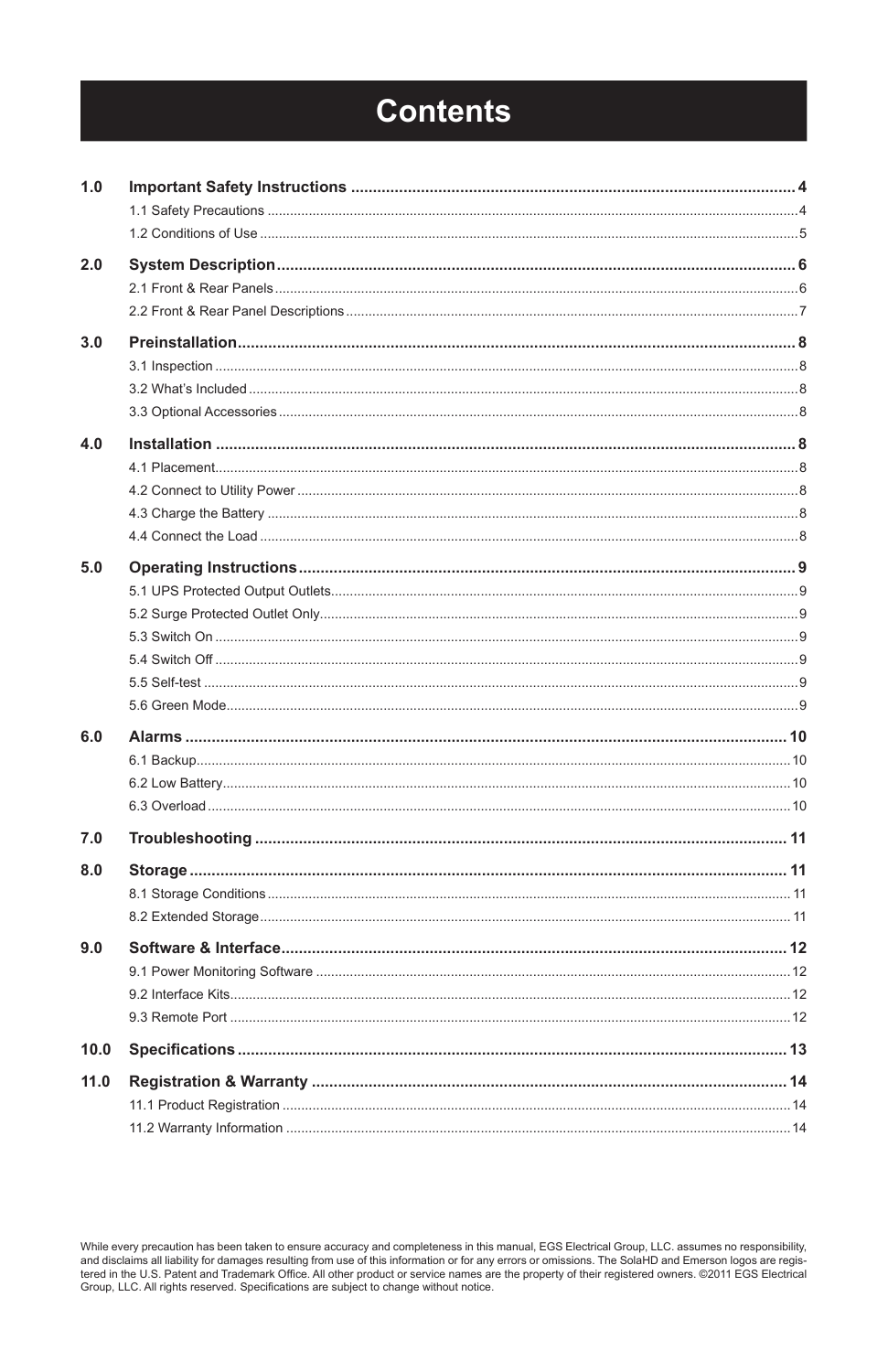# **1.0 IMPORTANT SAFETY INSTRUCTIONS**

## **SAVE THESE INSTRUCTIONS**

Congratulations on your choice of the SolaHD S1K Series Uninterruptible Power System (UPS).

This manual contains important safety instructions that should be followed during the installation and maintenance of the UPS. Please read this manual thoroughly, including all safety, installation, and operating instructions before attempting to install or operate this UPS. Please adhere to all warnings on the unit and in this manual and follow all operating and user instructions.

This equipment is designed for industrial or commercial use and can be installed and operated by individuals without previous training.

This equipment has been tested and found to comply with the limits for a Class A digital device, pursuant to part 15 of the FCC Rules. These limits are designed to provide reasonable protection against harmful interference in an industrial installation.

## **1.1 Safety Precautions**

#### **! WARNING**

- To prevent the risk of fire or electric shock, install the UPS in a temperature and humidity controlled room, free of conductive contaminants.
- Operate the UPS only from a properly grounded (earthed) ac supply.
- To reduce the risk of electric shock, do not remove the cover, as it has no user-serviceable parts inside (including the battery). For service, contact a qualified technician.

 **NOTE:** Some components are live, even when ac power is disconnected.

• To reduce the risk of fire, use the proper rating when replacing the fuse.

## **! CAUTION**

Although your UPS has been designed and manufactured to ensure personal safety, improper use can result in electrical shock or fire. To ensure safety, please observe the following rules:

- Turn off the UPS and disconnect the ac supply before cleaning. Do not use liquid or aerosol cleaners; a dry cloth is recommended to remove dust from the surface of your UPS.
- Do not install or operate your UPS in or near water.
- Do not place the UPS on an unstable cart, stand, or table.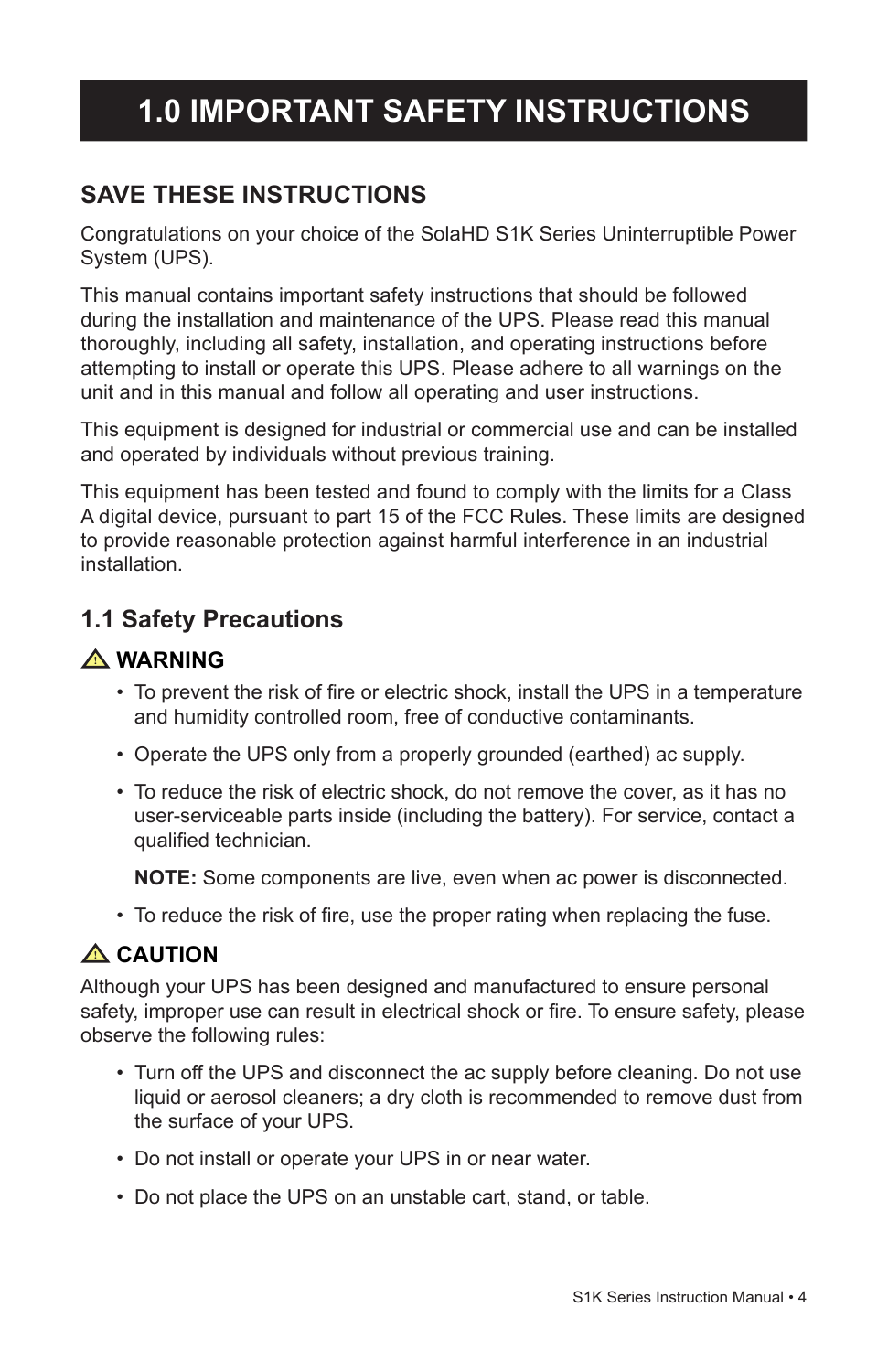- Do not place the UPS under direct sunlight or close to heat emitting sources.
- • To allow proper ventilation of the UPS, do not block or cover the top and/or bottom sides of the unit.
- Do not place the UPS power cord in any area where it may get damaged by heavy objects.
- • Follow all warnings and instructions marked on the UPS. Do not attempt to service the UPS, as it has no user-serviceable parts inside
- Do not dispose of batteries in a fire; they may explode.
- Do not open or damage the battery. Released electrolyte is harmful to the skin and eyes and may be toxic.
- The battery can present a risk of electrical shock and high short-circuit current.
- To reduce the risk of fire, connect only to a circuit provided with 20 A maximum branch circuit overcurrent protection in accordance with the National Electrical Code, ANSI/NFPA 70.

## **! ATTention**

Turn off and unplug your UPS from the outlet and contact SolaHD Technical Support at (800) 377-4384 if

- the power cord or plug is damaged;
- liquid has been spilled on the UPS;
- the fuse blows frequently;
- the UPS does not operate even when the user follows the operating instructions.

## **1.2 Conditions of Use**

- The input receptacle must be within 6 feet (1.8 meters) of the UPS.
- Your UPS provides conditioned power to connected equipment. Maximum load must not exceed that shown on the UPS rating label. If uncertain, consult your distributor or SolaHD Technical Support at (800) 377-4384.
- Placing magnetic storage media on top of the UPS may result in data corruption.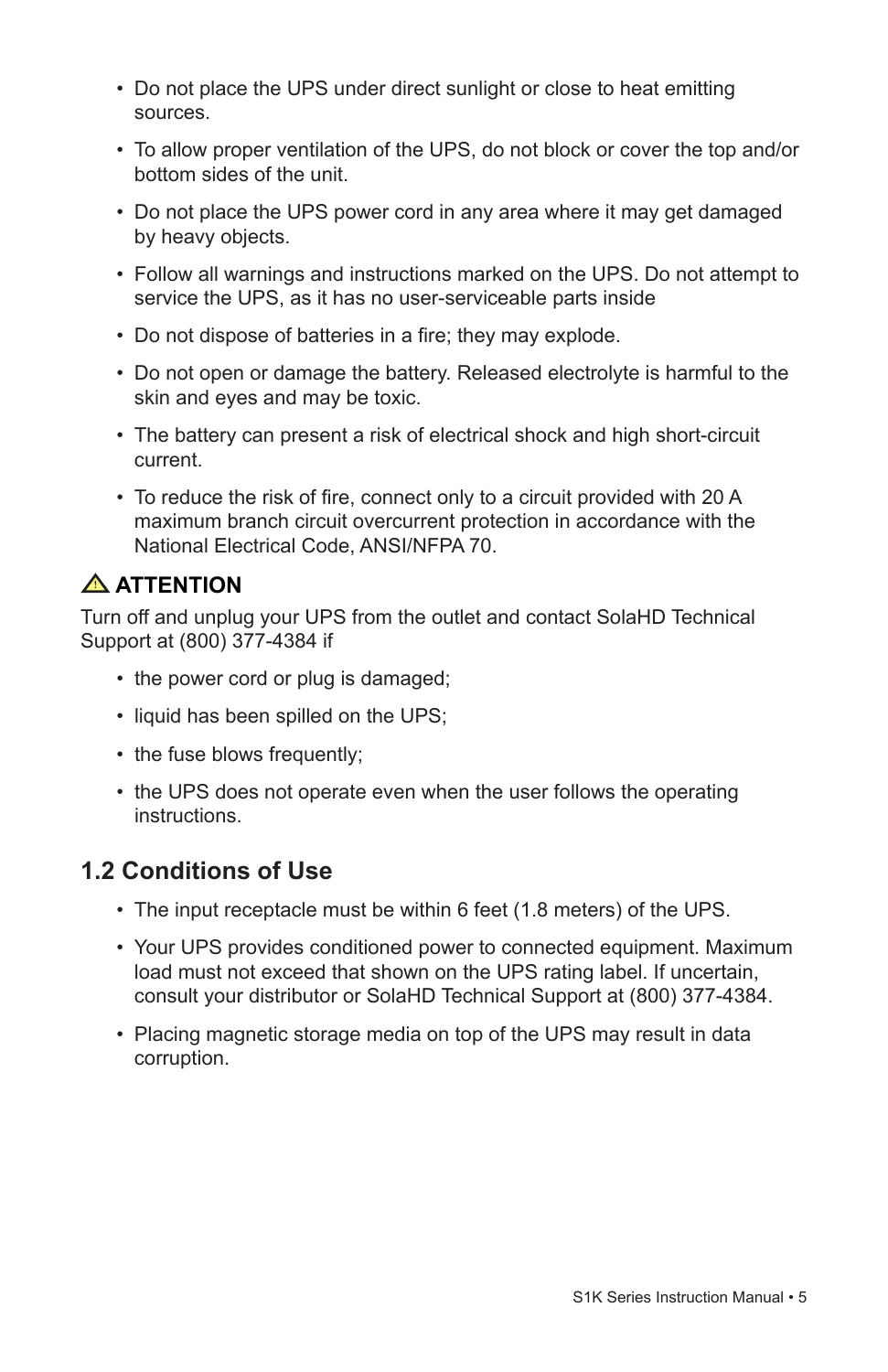#### **2.1 Front & Rear Panel**



**S1K650, S1K850, S1K1200 S1K320, S1K520, S1K1500**





**S1K320–S1K1200 S1K1500**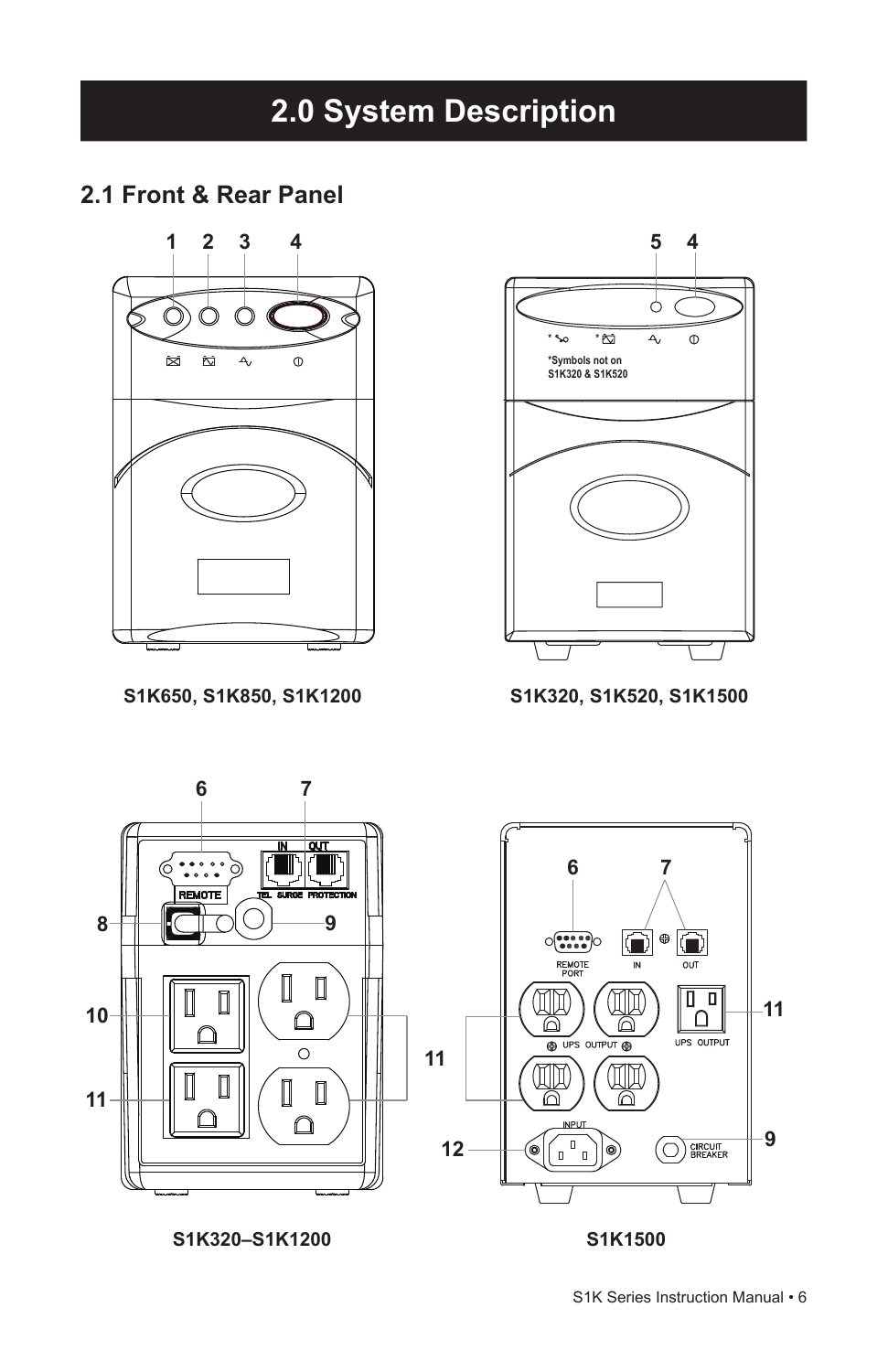# **2.2 Front & Rear Panel Descriptions**

#### **For Models S1K650, S1K850, and S1K1200:**

**1.** Battery Fault indicator (red LED): The red LED illuminates when the UPS battery is no longer useful.

 $\triangle$  **CAUTION:** Do not attempt to open the UPS or replace the battery; call SolaHD Technical Support at (800) 377-4384.

- **2.** Backup indicator (yellow LED): The yellow LED illuminates when the UPS is supplying battery power to the loads.
- **3.** Line Normal indicator (green LED): The green LED illuminates when the line input voltage is normal.

#### **For All Models:**

**4.** On/Off/Test button: Press the button for more than 1 second to turn the UPS on; press for more than 2 seconds to turn the UPS off. Press the button for less than 1 second to activate the UPS self-testing.

#### **For Models S1K320, S1K520, and S1K1500:**

**5.** LED indicator: The LED indicator indicates the UPS status. The indicator is illuminated continuously when the UPS is supplying utility power to the loads. The indicator flashes slowly (about once every 2 seconds) when the UPS is supplying battery power to the loads. The indicator flashes rapidly (about once every half second) when the loads connected to the UPS exceed capacity.

#### **For All Models:**

- **6.** Remote Port (computer interface): Provides both RS-232 and relay signals to support Windows applications and other OS compatible solutions. Please refer to "9.3 Remote Port" for details.
- **7.** Tel/Surge Protection (In/Out): Provides surge suppression for telephones and modems.

#### **For Models S1K320, S1K520, S1K650, S1K850, and S1K1200:**

**8.**  Ac input power cord

#### **For All Models:**

- **9.** Circuit Breaker: Provides protection from ac overload and short-circuit current.
- **10.** Surge protected outlet only (white)
- 11. UPS protected output outlets (black)

#### **For Model S1K1500:**

12. Ac input receptacle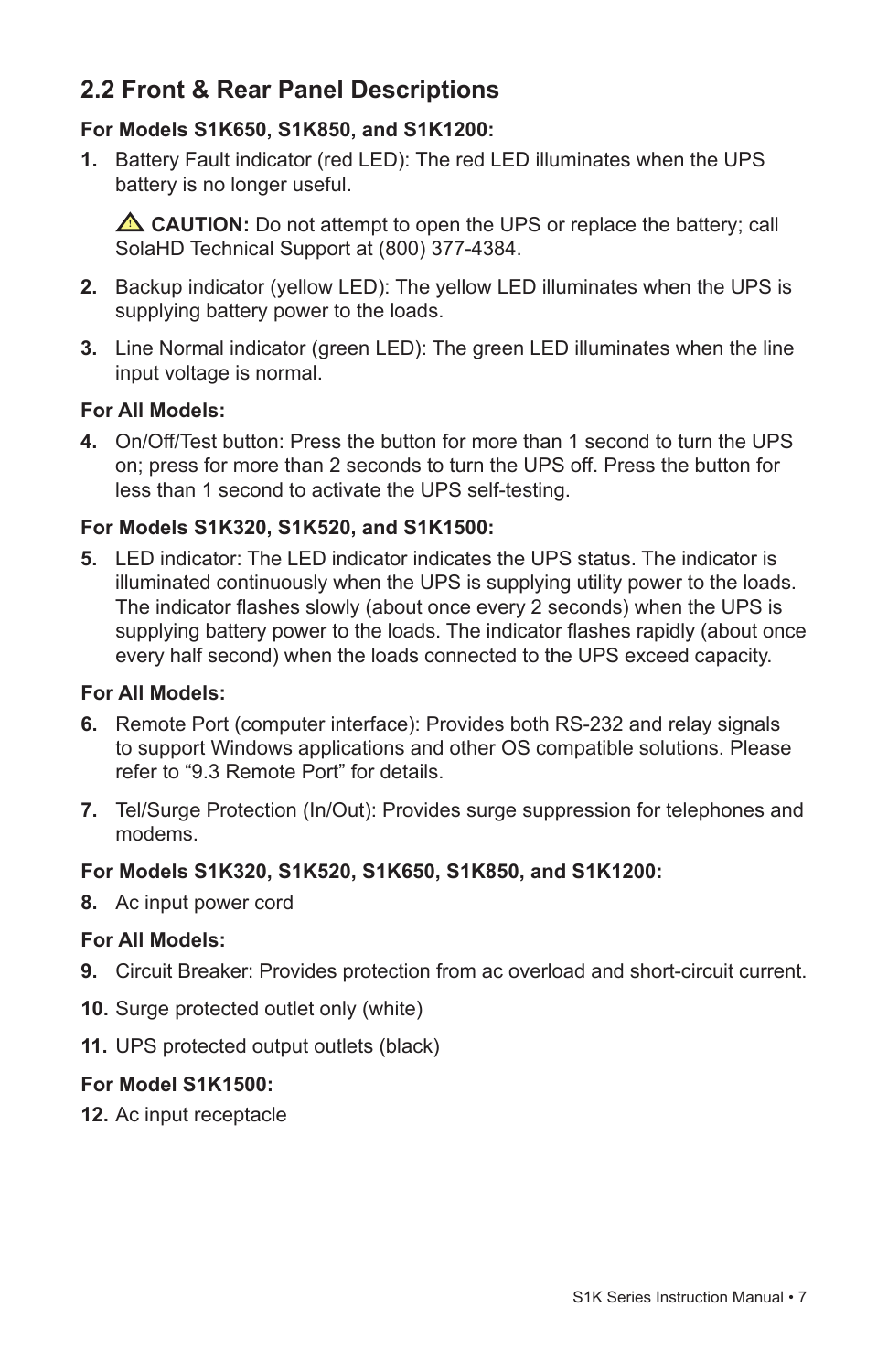# **3.0 Preinstallation**

## **3.1 Inspection**

Inspect the UPS upon receipt. Damage that may have occurred in transit is not covered under the warranty. If shipping damage is present, please contact your local carrier and SolaHD distributor immediately.

**NOTE:** The packaging material is recyclable. Please reuse or dispose of it in a responsible manner.

#### **3.2 What's Included**

- CD with UPSMON monitoring software
- • Instruction Manual
- (1) DB-9 RS-232 cable
- $\cdot$  (1) RJ-45 cable

#### **3.3 Optional Accessories**

• S1K-PMBRK Wall/panel mount bracket kit (Not applicable for Models S1K650 and S1K1500)

# **4.0 Installation**

#### **4.1 Placement**

Install the UPS in a protected area with adequate airflow and free of excessive dust. Do not operate the UPS outdoors.

## **4.2 Connect to Utility Power**

To power up the UPS, connect the ac input connector to utility power.

## **4.3 Charge the Battery**

The UPS charges its battery whenever it is connected to utility power. For best results, charge the battery for 4 hours before initial use.

## **4.4 Connect the Loads**

Connect the loads to the UPS protected output outlets on the rear of the UPS.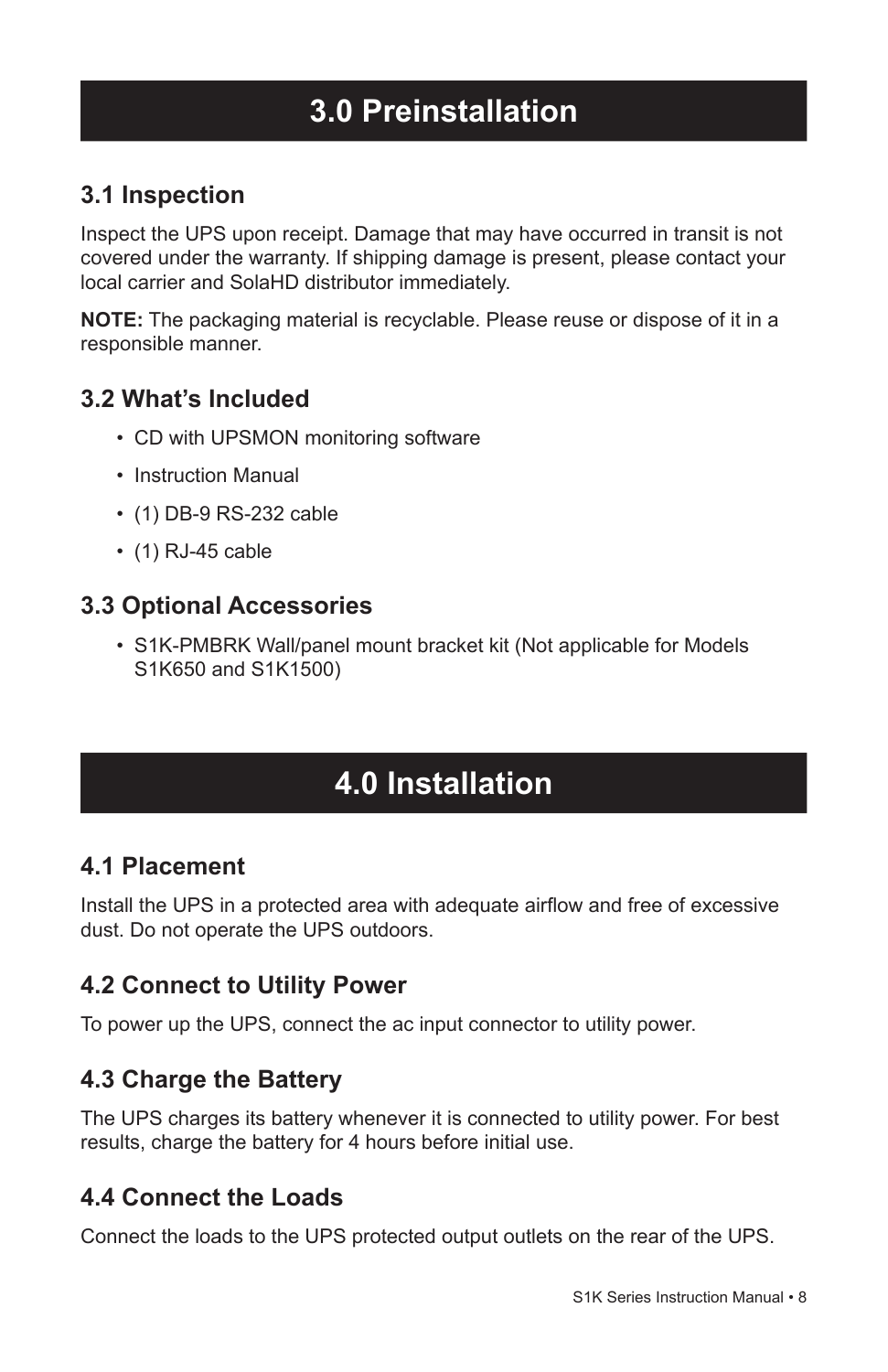## **5.1 UPS Protected Output Outlets**

The output outlets will provide protection from surges and power failures. Plug your computer, monitor, and other "data critical" devices into these outlets.

## **5.2 Surge Protected Outlet Only**

The surge protected outlet can offer protection against surges and transients typically caused by lightning or disruptive loads in the building. In the event of utility power failure, this outlet will not provide backup power to the load. Utilize this outlet with less critical devices such as printers, scanners, fax machines, or external speakers.

## **5.3 Switch On**

With the UPS plugged in, press and hold the On/Off/Test button for more than 1 second until the Line Normal LED is lit. The UPS will perform self-testing each time it is switched on.

## **5.4 Switch Off**

Press and hold the On/Off/Test button for more than 2 seconds until the Line Normal or Backup LED turns off.

## **5.5 Self-test**

Use the self-test function to verify both the operation of the UPS and the condition of the battery. In normal utility power, press the On/Off/Test button for less than 1 second to perform a self-test function. During the self-test, the UPS runs in Backup Mode. If the UPS passes the self-test, it returns to Line Normal operation.

#### **5.6 Green Mode**

If a load of <20 watts is connected to the UPS and the ac power fails or is disconnected, the UPS will enter the Green Mode. At this time, the green LED on the front panel will flash every 3 to 5 seconds. After approximately 3 minutes, the UPS will shut down, preventing a deep discharge of the battery. The UPS will return to Line Normal operation when ac power returns.

If the UPS is in the Battery Backup Mode and the load is decreased to <20 watts, the UPS will again enter the Green Mode and will shut down within 3 minutes. Application of ac power will return the UPS to Line Normal operation.

If the Green Mode of operation is not desired, it can be disabled by holding down the On/Off/Test button until two beeps are heard. The Green Mode will be disabled and will remain in this mode until the UPS is turned off.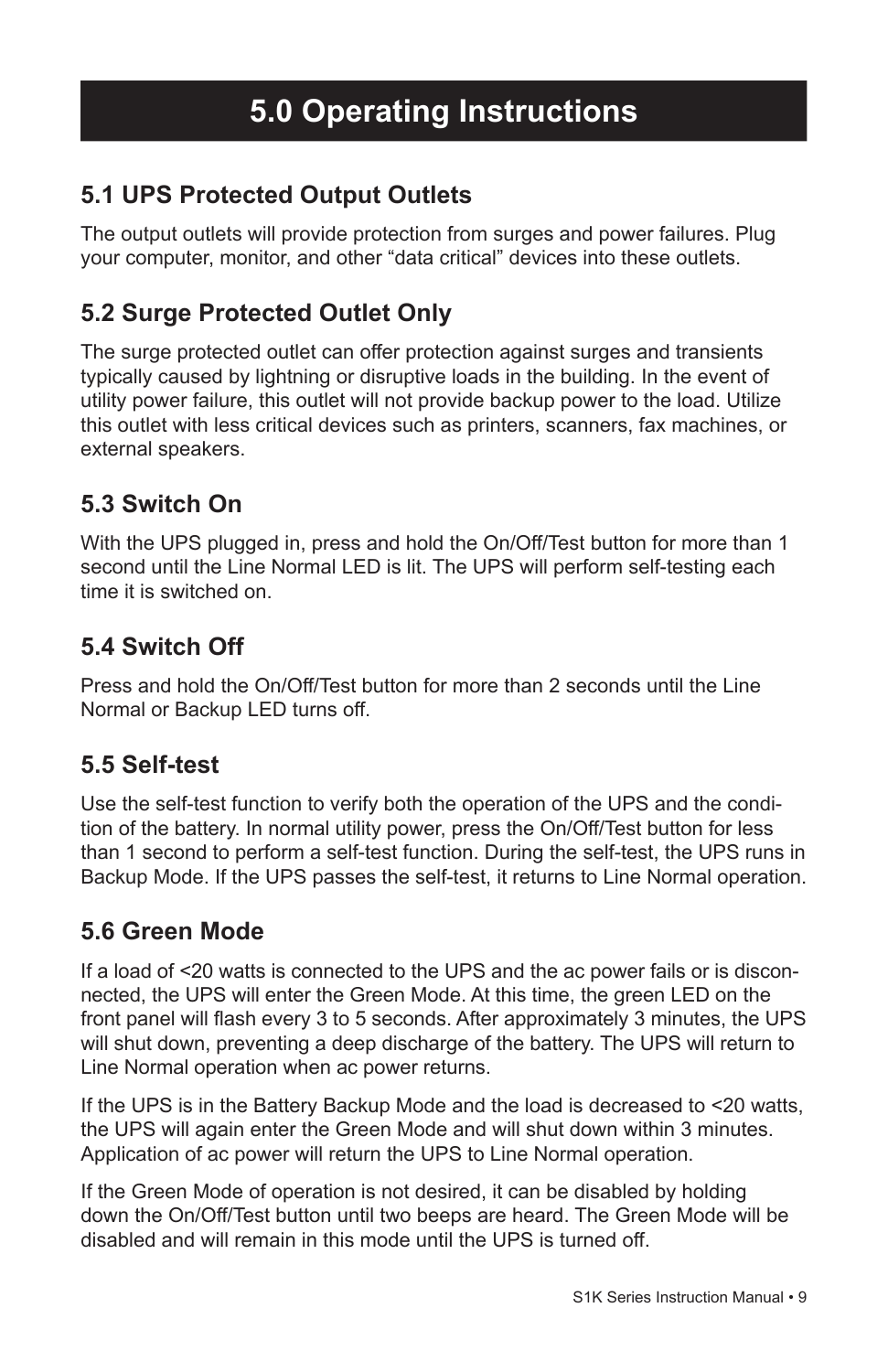# **6.0 Alarms**

#### **6.1 Backup (slow beeping)**

#### **For Models S1K650, S1K850, and S1K1200:**

When in Backup Mode, the yellow LED illuminates and the UPS sounds an audible alarm. The alarm stops when the UPS returns to Line Normal operation.

#### **For Models S1K320, S1K520, and S1K1500:**

When in Backup Mode, the green LED flashes slowly and the UPS sounds an audible alarm. The alarm stops when the UPS returns to Line Normal operation.

#### **6.2 Low Battery (rapid beeping)**

#### **For All Models:**

In Backup Mode when the battery energy runs low, the UPS beeps rapidly until the UPS shuts down from battery exhaustion or returns to Line Normal operation.

#### **6.3 Overload (continuous alarm)**

#### **For Models S1K650, S1K850, and S1K1200:**

When the UPS is overloaded, it sounds a continuous alarm. Remove non-critical loads from the UPS protected output outlets to eliminate the overload.

#### **For Models S1K320, S1K520, and S1K1500:**

When the UPS is overloaded, it sounds a continuous alarm and the green LED flashes rapidly. Remove non-critical loads from the UPS protected output outlets to eliminate the overload.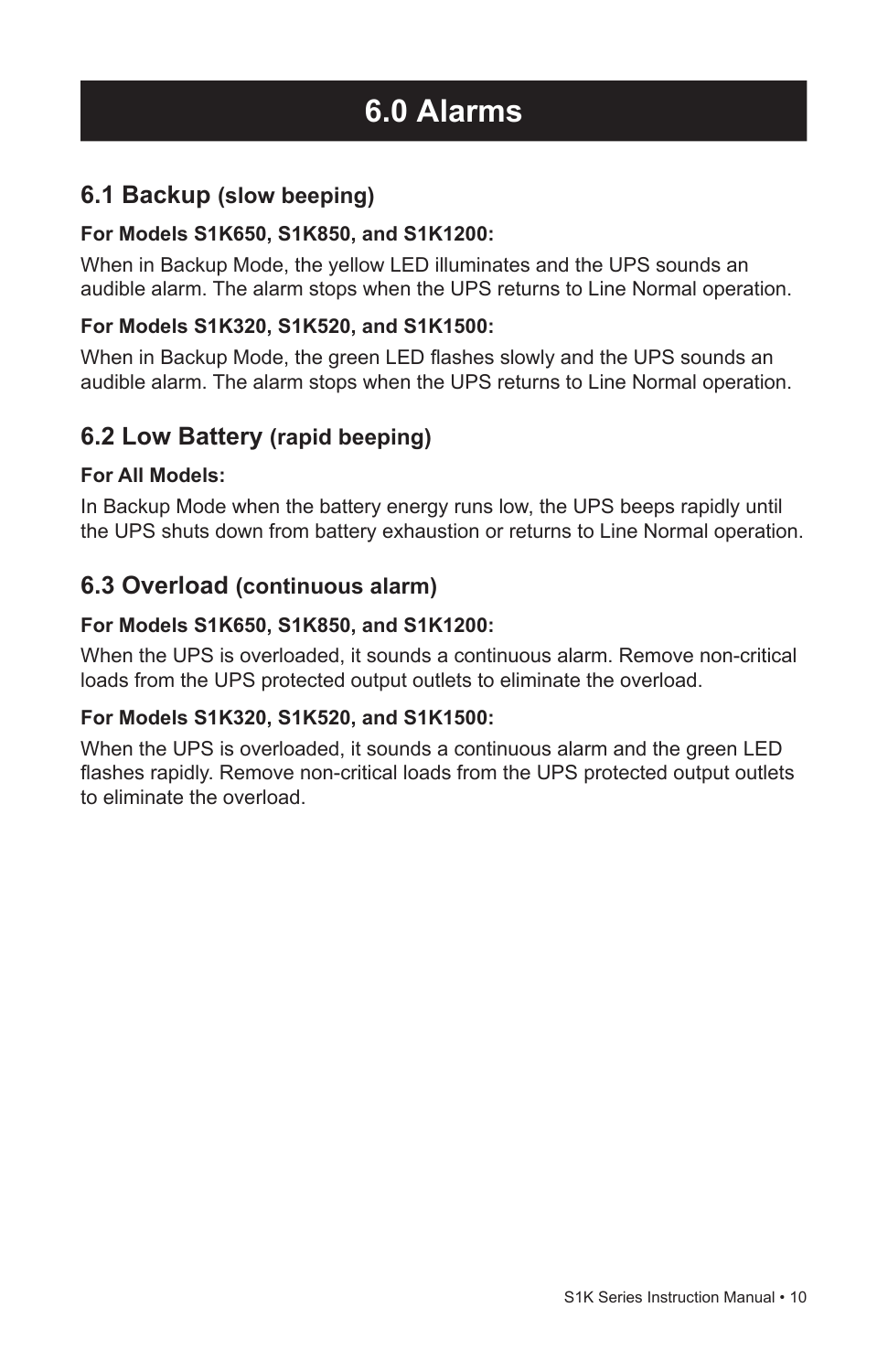| <b>TABLE 1: TROUBLESHOOTING</b>                                                                                                                           |                                                                |                                                                                                |  |  |  |
|-----------------------------------------------------------------------------------------------------------------------------------------------------------|----------------------------------------------------------------|------------------------------------------------------------------------------------------------|--|--|--|
| <b>PROBLEM</b>                                                                                                                                            | <b>CAUSE</b>                                                   | <b>SOLUTION</b>                                                                                |  |  |  |
| UPS is not on; green LED will not<br>illuminate                                                                                                           | UPS is off or On/Off/Test button was<br>not pushed long enough | Press the On/Off/Test button for more<br>than 2 seconds                                        |  |  |  |
|                                                                                                                                                           | Battery voltage is less than 10 V<br>(20 V for S1K1500)        | Recharge the UPS for at least 4<br>hours. If it still does not start, check<br>the input fuse. |  |  |  |
|                                                                                                                                                           | Other failure                                                  | Call SolaHD Technical Support                                                                  |  |  |  |
|                                                                                                                                                           | Load less than 20 W in Backup Mode                             | Normal condition                                                                               |  |  |  |
| UPS is always in Backup Mode                                                                                                                              | Power cord is loose                                            | Plug in the power cord                                                                         |  |  |  |
|                                                                                                                                                           | Input ac power is not available                                | Check fuses/breakers                                                                           |  |  |  |
|                                                                                                                                                           | Other failure, PCB, etc.                                       | Call SolaHD Technical Support                                                                  |  |  |  |
|                                                                                                                                                           | Line voltage too high, too low, or<br>blackout                 | Normal condition                                                                               |  |  |  |
| Backup time is too short                                                                                                                                  | Battery is not fully charged                                   | Recharge the UPS for at least 4<br>hours                                                       |  |  |  |
|                                                                                                                                                           | Other failure                                                  | Call SolaHD Technical Support                                                                  |  |  |  |
| <b>Continuous beep</b>                                                                                                                                    | Overload condition                                             | Remove the non-critical loads                                                                  |  |  |  |
| Red LED is illuminated                                                                                                                                    | Battery failure                                                | Call SolaHD Technical Support                                                                  |  |  |  |
| <b>TECHNICAL SUPPORT</b>                                                                                                                                  |                                                                |                                                                                                |  |  |  |
| For further assistance, please contact SolaHD Technical Support at (800) 377-4384/(847) 268-6651 or by e-mail<br>at solahd.technicalservices@emerson.com. |                                                                |                                                                                                |  |  |  |

# **8.0 Storage**

#### **8.1 Storage Conditions**

**NOTE:** Before storing, charge the UPS for at least 4 hours.

Store the UPS covered and upright in a cool, dry location with its battery fully charged. Remove any accessories from the accessory slot and disconnect any cables connected to the Remote Port to avoid unnecessary draining of the battery.

## **8.2 Extended Storage**

During extended storage in environments where the ambient temperature is -15°C to +30°C (+5°F to +86°F), charge the UPS battery every 6 months.

During extended storage in environments where the ambient temperature is +30°C to +45°C (+86°F to +113°F), charge the UPS battery every 3 months.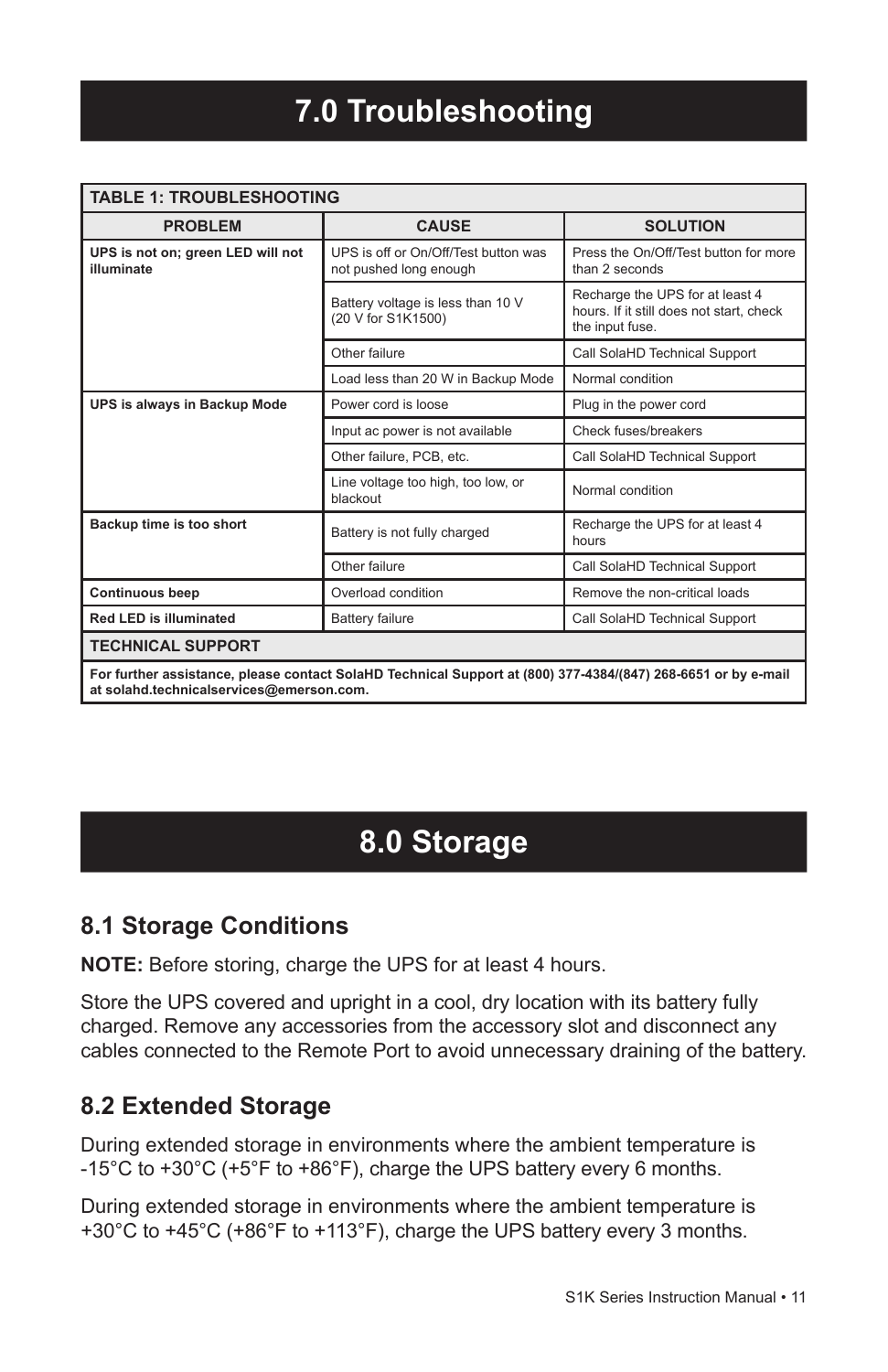## **9.1 Power Monitoring Software**

UPSMON software (or other power monitoring software) utilizes a standard RS-232 interface to perform monitoring functions and an orderly shutdown of the protected equipment in the event of power failure. UPSMON displays all the diagnostic symptoms on the monitor, including voltage, frequency, and battery levels. UPSMON is available for Windows applications and other OS compatible solutions. Please contact SolaHD Technical Support for more information.

#### **9.2 Interface Kits (optional)**

Interface kits include a required interface cable to convert status signals from the UPS into signals which an individual operating system will recognize. The interface cable must be connected to the Remote Port on the rear panel of the UPS and to the host computer (either COM 1 or COM 2). Refer to the "READ.ME" file for further instructions.

#### **9.3 Remote Port (computer interface)**

The Remote Port on the rear panel of the UPS may be connected to a host computer to allow for UPS status monitoring and operation control. Functions include: broadcasting a warning when power fails, closing any open file before the batteries are exhausted, and turning off the UPS.

| <b>TABLE 2: REMOTE PORT PIN CONFIGURATIONS</b>                                                                                                                                              |                                                                                                                                                                                                                                                                                                                                                                                                                                                 |  |  |  |
|---------------------------------------------------------------------------------------------------------------------------------------------------------------------------------------------|-------------------------------------------------------------------------------------------------------------------------------------------------------------------------------------------------------------------------------------------------------------------------------------------------------------------------------------------------------------------------------------------------------------------------------------------------|--|--|--|
| <b>PIN</b>                                                                                                                                                                                  | <b>SIGNALS DESCRIPTION</b>                                                                                                                                                                                                                                                                                                                                                                                                                      |  |  |  |
| $\overline{2}$                                                                                                                                                                              | Transmitted data (TD) RS-232                                                                                                                                                                                                                                                                                                                                                                                                                    |  |  |  |
| 3                                                                                                                                                                                           | Received data (RD) RS-232 remote shutdown. The UPS will shut down when a high RS-232 level is<br>sustained on PIN 3 for 0.5 seconds. NOTE: This feature is not applicable for Models S1K320 &<br>S1K520.                                                                                                                                                                                                                                        |  |  |  |
| 4                                                                                                                                                                                           | Data terminal ready (DTR) +12 V                                                                                                                                                                                                                                                                                                                                                                                                                 |  |  |  |
| 5                                                                                                                                                                                           | Signal ground                                                                                                                                                                                                                                                                                                                                                                                                                                   |  |  |  |
| 6                                                                                                                                                                                           | Ac failure. PIN 6 generates a high to low signal when there is an input line failure. PIN 6 is an open<br>collector output that must be pulled up to a common referenced supply no greater than +40 V dc.<br>The transistors are capable of a maximum load of 25 mA; only PIN 5 can be used as the common.<br>NOTE: Models S1K320 and S1K520 are designed without open collector signals.                                                       |  |  |  |
| $\overline{7}$                                                                                                                                                                              | Request to send (RTS) -12 V                                                                                                                                                                                                                                                                                                                                                                                                                     |  |  |  |
| 8                                                                                                                                                                                           | Battery low. PIN 8 generates a high to low signal when the internal battery of the UPS has less than<br>5 minutes of backup time remaining. PIN 8 is an open collector output that must be pulled up to a<br>common referenced supply no greater than +40 V dc. The transistors are capable of a maximum<br>load of 25 mA; only PIN 5 can be used as the common. NOTE: Models S1K320 and S1K520 are<br>designed without open collector signals. |  |  |  |
| 9                                                                                                                                                                                           | Transmitted data (TD) RS-232                                                                                                                                                                                                                                                                                                                                                                                                                    |  |  |  |
| <b>NOTES</b>                                                                                                                                                                                |                                                                                                                                                                                                                                                                                                                                                                                                                                                 |  |  |  |
| (1) Switch rating is +40 V dc, 25 mA non-inductive. (2) PIN 5 should be connected to signal ground only.<br>(3) Models S1K650, S1K850, S1K1200, and S1K1500 provide open collector signals. |                                                                                                                                                                                                                                                                                                                                                                                                                                                 |  |  |  |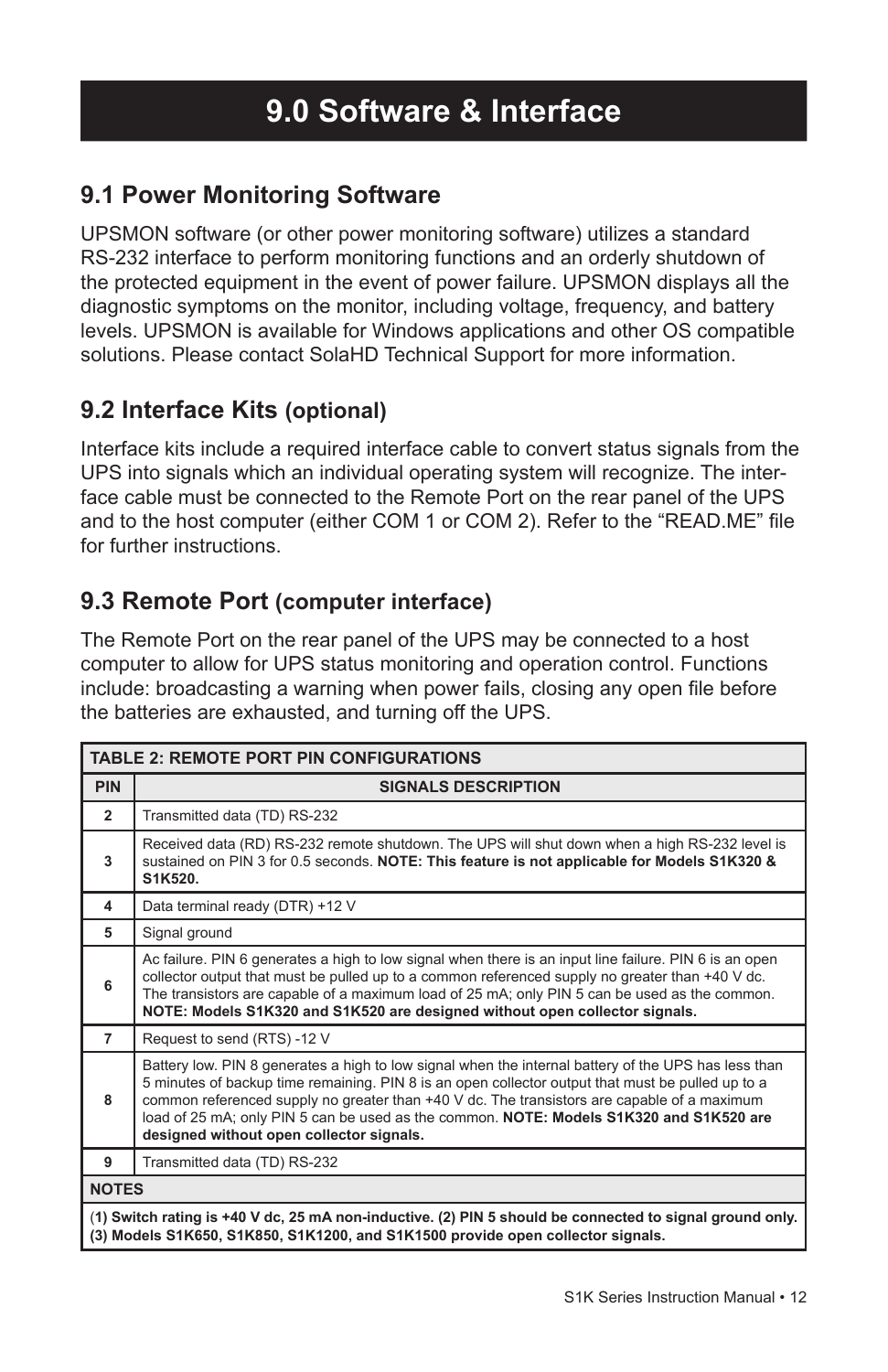# **10.0 Specifications**

| <b>TABLE 3: TECHNICAL SPECIFICATIONS</b>                              |                                                                                                                                                                                                                        |                                       |                                       |                                                                 |                                                                                                                                                                                                                                            |                                           |  |
|-----------------------------------------------------------------------|------------------------------------------------------------------------------------------------------------------------------------------------------------------------------------------------------------------------|---------------------------------------|---------------------------------------|-----------------------------------------------------------------|--------------------------------------------------------------------------------------------------------------------------------------------------------------------------------------------------------------------------------------------|-------------------------------------------|--|
|                                                                       | <b>MODEL</b>                                                                                                                                                                                                           |                                       |                                       |                                                                 |                                                                                                                                                                                                                                            |                                           |  |
| <b>PARAMETERS</b>                                                     | S1K320                                                                                                                                                                                                                 | S1K520                                | S1K650                                | S1K850                                                          | S1K1200                                                                                                                                                                                                                                    | S1K1500                                   |  |
| Capacity, VA/W                                                        | 320/240                                                                                                                                                                                                                | 520/360                               | 650/390                               | 850/600                                                         | 1200/720                                                                                                                                                                                                                                   | 1500/900                                  |  |
| <b>INPUT</b>                                                          |                                                                                                                                                                                                                        |                                       |                                       |                                                                 |                                                                                                                                                                                                                                            |                                           |  |
| Voltage (Single phase)                                                | 115 V ± 25%                                                                                                                                                                                                            |                                       |                                       | 115 V ± 20%                                                     |                                                                                                                                                                                                                                            | 115 V ± 25%                               |  |
| Frequency                                                             |                                                                                                                                                                                                                        |                                       |                                       | 50 or 60 Hz $\pm$ 10% (auto sensing)                            |                                                                                                                                                                                                                                            |                                           |  |
| <b>OUTPUT</b>                                                         |                                                                                                                                                                                                                        |                                       |                                       |                                                                 |                                                                                                                                                                                                                                            |                                           |  |
| Voltage (on battery)                                                  | Step sine wave at 115 V                                                                                                                                                                                                |                                       |                                       |                                                                 |                                                                                                                                                                                                                                            |                                           |  |
|                                                                       | ±10%<br>±5%                                                                                                                                                                                                            |                                       |                                       |                                                                 |                                                                                                                                                                                                                                            |                                           |  |
| Frequency (on battery)                                                | 50 or 60 Hz                                                                                                                                                                                                            |                                       |                                       |                                                                 |                                                                                                                                                                                                                                            |                                           |  |
|                                                                       | ±0.3 Hz<br>$±1$ Hz                                                                                                                                                                                                     |                                       |                                       |                                                                 |                                                                                                                                                                                                                                            |                                           |  |
| <b>Transfer Time</b>                                                  |                                                                                                                                                                                                                        |                                       |                                       | 4 ms typical                                                    |                                                                                                                                                                                                                                            |                                           |  |
| <b>Auto Voltage Regulation</b><br>(AVR function under<br>Normal Mode) | AVR automatically increases<br>output voltage 15% above input<br>voltage if 91% to 75% of nominal<br>is detected. AVR decreases output<br>voltage 13% below input voltage<br>if +9% to +25% of nominal is<br>detected. |                                       | AVR not available                     |                                                                 | AVR automati-<br>cally increases<br>output voltage<br>15% above input<br>voltage if 91% to<br>75% of nominal<br>is detected.<br>AVR decreases<br>output voltage<br>13% below input<br>voltage if +9% to<br>+25% of nominal<br>is detected. |                                           |  |
| <b>PROTECTION</b>                                                     |                                                                                                                                                                                                                        |                                       |                                       |                                                                 |                                                                                                                                                                                                                                            |                                           |  |
| <b>Unit Input</b>                                                     |                                                                                                                                                                                                                        |                                       |                                       | Fuse or circuit breaker for overload & short circuit protection |                                                                                                                                                                                                                                            |                                           |  |
| <b>Overload Protection</b>                                            | UPS automatically shuts down if overload exceeds 105% of<br>nominal at 20 seconds, 120% at 10 seconds, 130% at 3 seconds.                                                                                              |                                       |                                       |                                                                 | UPS auto-<br>matically shuts<br>down if overload<br>exceeds 110%<br>of nominal at 60<br>seconds, 130%<br>at 3 seconds.                                                                                                                     |                                           |  |
| <b>Short Circuit</b>                                                  |                                                                                                                                                                                                                        |                                       |                                       | UPS output cuts off immediately or input fuse protection        |                                                                                                                                                                                                                                            |                                           |  |
| <b>ENVIRONMENT</b>                                                    |                                                                                                                                                                                                                        |                                       |                                       |                                                                 |                                                                                                                                                                                                                                            |                                           |  |
| <b>Operating Temperature</b>                                          |                                                                                                                                                                                                                        |                                       |                                       | $0^{\circ}$ C to +40 $^{\circ}$ C                               |                                                                                                                                                                                                                                            |                                           |  |
| <b>Humidity</b>                                                       |                                                                                                                                                                                                                        |                                       |                                       | 0 to 95% non-condensing                                         |                                                                                                                                                                                                                                            |                                           |  |
| <b>Maximum Elevation</b>                                              | 10,000 ft. (3,000 m)                                                                                                                                                                                                   |                                       |                                       |                                                                 |                                                                                                                                                                                                                                            |                                           |  |
| <b>Audible Noise</b>                                                  | <40 dBA (1 m from surface)                                                                                                                                                                                             |                                       |                                       |                                                                 |                                                                                                                                                                                                                                            |                                           |  |
| <b>PHYSICAL</b>                                                       |                                                                                                                                                                                                                        |                                       |                                       |                                                                 |                                                                                                                                                                                                                                            |                                           |  |
| Dimensions, in. (mm)<br>WxDxH                                         | 3.8(97)x<br>12.6 (320) x<br>5.3 (135)                                                                                                                                                                                  | 3.8(97)x<br>12.6 (320) x<br>5.3 (135) | 3.8(97)x<br>10.4 (265) x<br>5.3 (135) | 3.8(97)x<br>12.6 (320) x<br>5.3(135)                            | 3.8(97)x<br>12.6 (320) x<br>5.3(135)                                                                                                                                                                                                       | 5.11 (130) x<br>15.0 (382) x<br>7.5 (192) |  |
| Net Weight, Ib. (kg)                                                  | 12.4 (5.6)                                                                                                                                                                                                             | 14.3 (6.5)                            | 8.1(3.7)                              | 10.8 (4.9)                                                      | 10.8(4.9)                                                                                                                                                                                                                                  | 30.0(13.6)                                |  |
| <b>BATTERY</b>                                                        |                                                                                                                                                                                                                        |                                       |                                       |                                                                 |                                                                                                                                                                                                                                            |                                           |  |
| Type                                                                  |                                                                                                                                                                                                                        |                                       |                                       | Sealed, maintenance-free, lead acid batteries                   |                                                                                                                                                                                                                                            |                                           |  |
| <b>Typical Recharge Time</b>                                          | 4 hr.<br>6 hr.                                                                                                                                                                                                         |                                       |                                       |                                                                 |                                                                                                                                                                                                                                            |                                           |  |
| <b>Backup Time</b>                                                    | See Table 4 on page 14                                                                                                                                                                                                 |                                       |                                       |                                                                 |                                                                                                                                                                                                                                            |                                           |  |
| <b>AGENCY APPROVALS</b>                                               |                                                                                                                                                                                                                        |                                       |                                       |                                                                 |                                                                                                                                                                                                                                            |                                           |  |
| Safety                                                                |                                                                                                                                                                                                                        |                                       |                                       | UL 1778, cULus Listed, FCC Part 15, Subpart B, Class A          |                                                                                                                                                                                                                                            |                                           |  |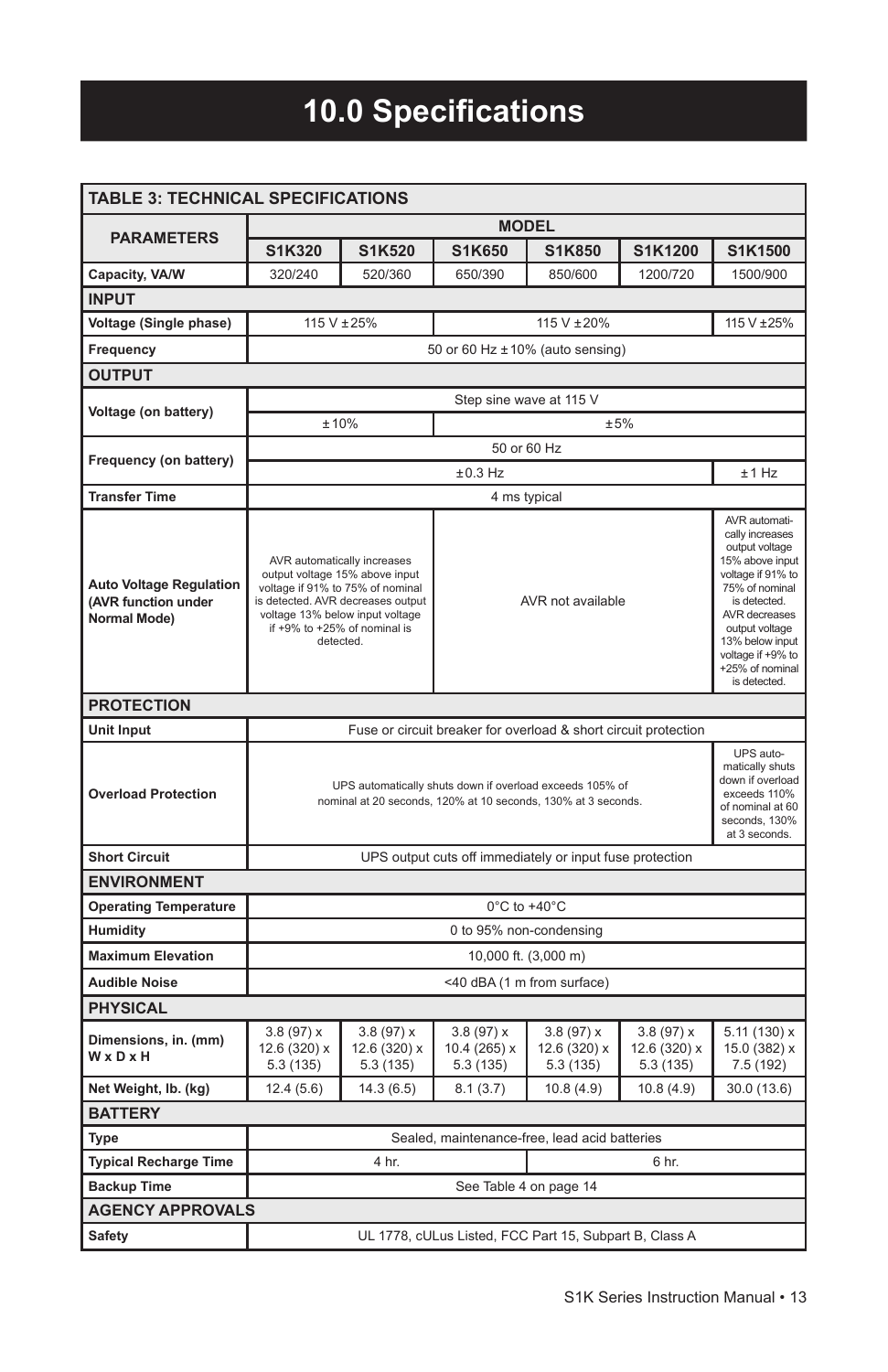| <b>TABLE 4: TYPICAL BATTERY BACKUP TIMES</b>      |              |               |          |               |          |          |
|---------------------------------------------------|--------------|---------------|----------|---------------|----------|----------|
| <b>LOAD</b>                                       | <b>MODEL</b> |               |          |               |          |          |
|                                                   | S1K320       | <b>S1K520</b> | S1K650   | <b>S1K850</b> | S1K1200  | S1K1500  |
| <b>BACKUP TIMES (HR:MIN:S)</b>                    |              |               |          |               |          |          |
| 10%                                               | 02:18:00     | 01:35:00      | 01:36:00 | 00:54:00      | 00:45:00 | 01:16:15 |
| 20%                                               | 01:03:30     | 00:42:00      | 00:58:00 | 00:30:00      | 00:27:00 | 00:28:00 |
| 30%                                               | 00:35:45     | 00:21:00      | 00:36:00 | 00:21:00      | 00:19:00 | 00:12:30 |
| 40%                                               | 00:22:30     | 00:12:30      | 00:20:00 | 00:17:00      | 00:14:00 | 00:07:30 |
| 50%                                               | 00:15:00     | 00:08:00      | 00:14:00 | 00:11:00      | 00:08:00 | 00:04:30 |
| 60%                                               | 00:11:45     | 00:06:00      | 00:10:00 | 00:08:00      | 00:05:00 | 00:04:30 |
| 70%                                               | 00:08:15     | 00:04:30      | 00:08:00 | 00:05:30      | 00:04:30 | 00:02:15 |
| 80%                                               | 00:06:00     | 00:03:30      | 00:06:00 | 00:05:00      | 00:03:30 | 00:01:45 |
| 90%                                               | 00:04:45     | 00:02:15      | 00:04:00 | 00:04:00      | 00:02:00 | 00:01:30 |
| 100%                                              | 00:04:00     | 00:01:45      | 00:03:00 | 00:03:00      | 00:01:30 | 00:01:00 |
| <b>NOTES</b>                                      |              |               |          |               |          |          |
| Backup times are based on a fully charged battery |              |               |          |               |          |          |

# **11.0 Registration & Warranty**

## **11.1 Product Registration**

To register your product for updates and information on service and support, visit our Web site at: http://www.solahd.com/support/registration.htm.

#### **11.2 Warranty Information**

Please see the "Terms & Conditions of Sale".